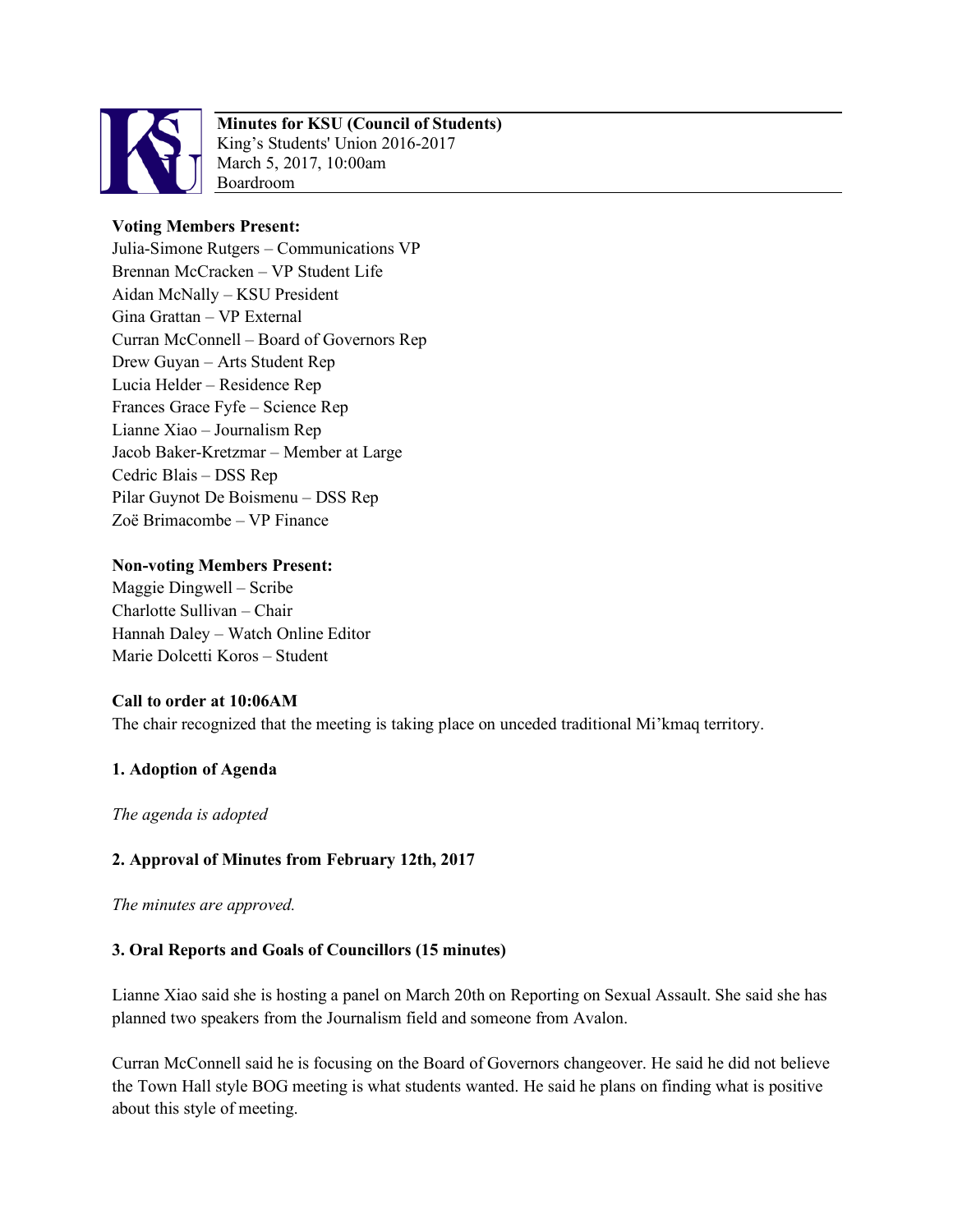Jacob Baker-Kretzmar said BRC met, they are ready with amendments for AGM. Open consultations with students in the next few weeks. He went to BOG Town Hall, it was terrible and useless.

Frances Grace Fyfe said she has nothing to report.

Drew Guyan said the consent coalition met for the first time. She said most of her energy for this semester will be on that project. Currently the coalition plans on having a letter writing campaign and doing class talks.

Cedric Blais said the DSS is having it's winter General Meeting on Friday. He said that the Sugarmoon farm trip was moved to the 18th.

Pilar Guynot De Boismenu said she has nothing to report.

Lucia Helder said she signed a cheque for funds to go to the Symposium dinner. She has had conversations with Nick Hatt about putting more money towards the talent show.

# **4. Reports of the Executive Committee ( attached) 4.1: Report of the President**

#### **4.2: Report of the Student Life Vice President**

- **4.3: Report of the Financial Vice President**
- **4.4: Report of the External Vice President**

#### **4.5: Report of the Communications Vice President**

#### **5. Action Items**

Brennan McCracken motions to recess for 5 minutes at 10:37AM

Return at 10:43AM

#### *Funding Requests*

5.1 BIRT The Contemporary Studies Society receive 20 colour photocopies and \$156.00 in noncontingent funding to purchase wine and snacks for a Thesis Speed Dating event on March 16th. Moved by Zoë Brimacombe *Finance Committee recommends approval*

Zoë Brimacombe said there are no issues with this request.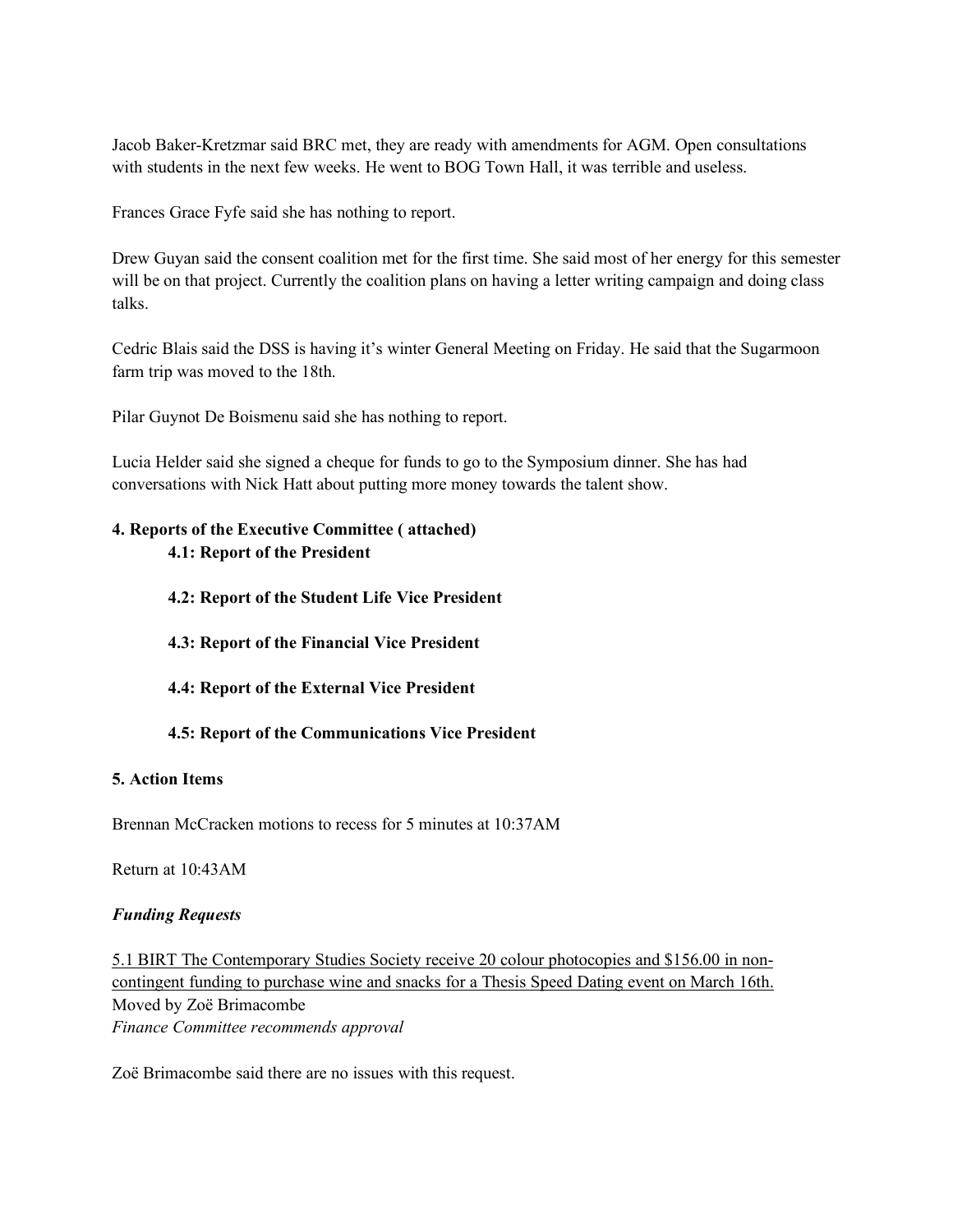Jacob Baker-Kretzmar said that the event will be in the SCR and that Elizabeth Edwards is their staff supervisor. The idea for this event is that thesis students can practice for their thesis defence. He said that all students who are writing a thesis are welcome, not just CSP students.

# *The motion is passed. Jacob Baker-Kretzmar abstains.*

5.2 BIRT The Contemporary Studies Society receive 40 colour photocopies and \$1071.05 in noncontingent funding to pay for the printing of the journal Hinge and to purchase wine and snacks for its launch party on March 31st. Moved by Zoë Brimacombe *Finance Committee recommends approval*

Zoë Brimacombe said this funding request is both for the printing of Hinge and for the launch party.

Jacob Baker-Kretzmar said this is the 23rd edition of Hinge. He said they are publishing ten King's students and are currently working on editing papers. The journal is free for King's students and they are printing 100 copies. He said their funding request is similar to the request in previous years.

# *The motion passes. Jacob Baker-Kretzmar abstained.*

5.3 BIRT The Early Modern Studies Society receive \$2256.18 in non-contingent funding to put on the Conference of the Early Modern on March 10th and 11th, including the costs of a Saturday morning reception, Sodexo lunch, conference dinner, evening receptions, and a chapel concert. Moved by Zoë Brimacombe *Finance Committee recommends amendment*

Zoë Brimacombe said this is an extensive conference. She said there are 30 student panelist. The funding request is larger than past panels because they are providing food for participants.

Zoë Brimacombe said she would like to amend the motion by striking out \$2256.18 and replacing it with \$1856.18. She would also like to strike out chapel concert.

The motion now reads 5.3 BIRT The Early Modern Studies Society receive \$1856.18 in non-contingent funding to put on the Conference of the Early Modern on March 10th and 11th, including the costs of a Saturday morning reception, Sodexo lunch, conference dinner, and evening receptions.

# *The amendment passes.*

Zoë Brimacombe noted that this request is a larger request than other conferences. She said that traditionally this conference is larger than others and this request is smaller than what was approved last year.

Jacob Baker-Kretzmar asked how much food EMSS is paying for and for how many people. He asked about amending the request to provide food only for those presenting at the conference.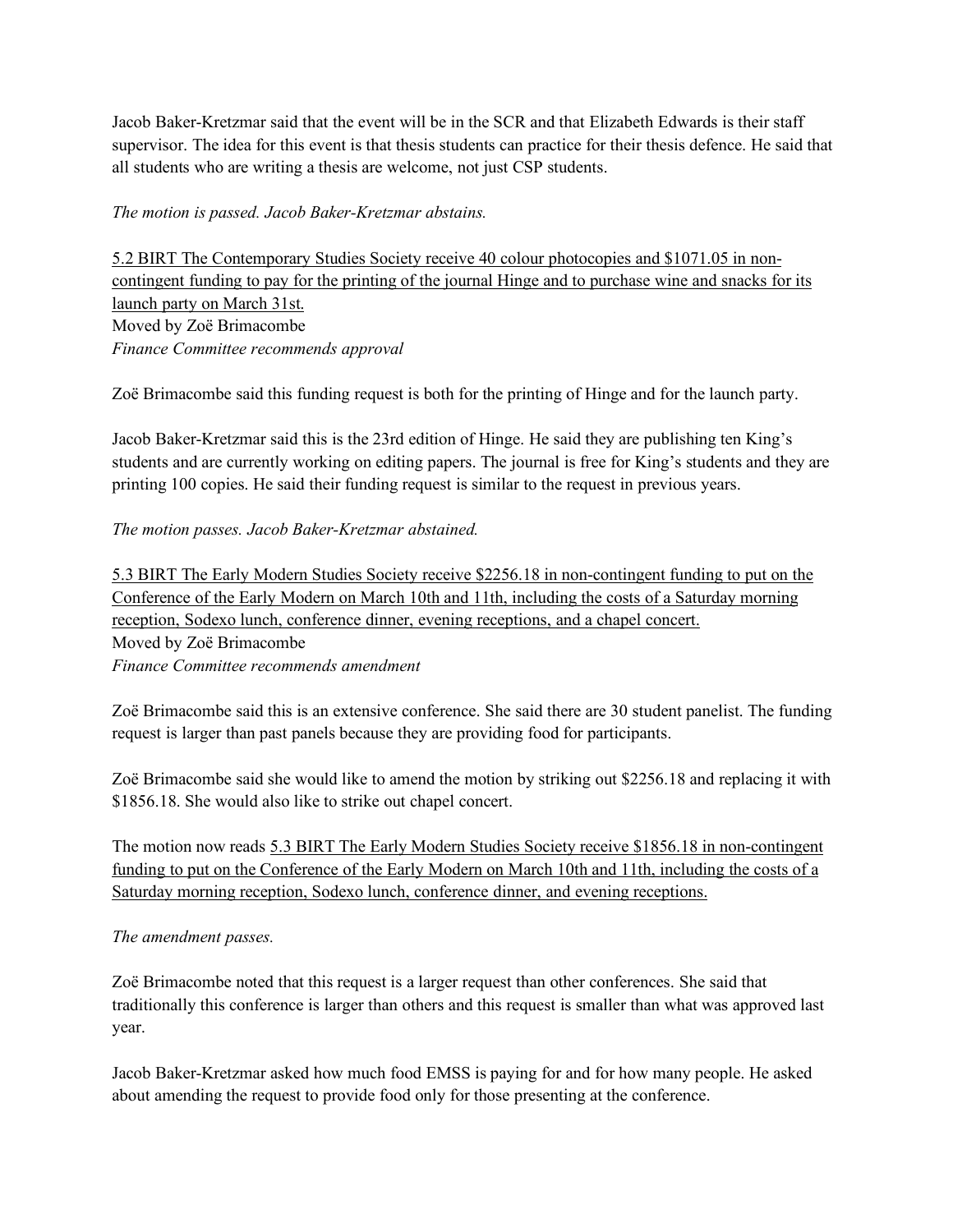Zoë Brimacombe replied that they had this conversation at finance committee, but that she followed up with the EMSS and feels comfortable with this amount.

Aidan McNally would like to speak in favour for this motion.

*The motion passes.* 

5.4 BIRT Students Advocating for Representative Curricula receive \$831.43 to pay for the printing of the journal CANON and to purchase snacks for its launch party on April 7th. Moved by Zoë Brimacombe *Finance Committee recommends approval*

Zoë Brimacombe said this is the second year of this journal being published. She said SNARC is involved in all programs. They are printing 75 copies of CANON and that the rest of the money is going towards paying a student to create original artwork and the launch party.

#### *The motion is approved.*

5.5 BIRT The Contemporary Studies society receive \$145.00 in non-contingent funding to purchase wine for the launch of the CANON journal on April 7th. Moved by Zoë Brimacombe *Finance Committee recommends approval*

Zoë Brimacombe said that this request is for the same event. She said since SNARC is a tier one society with no special designation, they cannot request funding for alcohol. CSS can request alcohol funding and is co-hosting the launch. Zoë said this happened last year as well when EMSS co-hosted the launch.

Zoë Brimacombe would like to amend the motion. She asked to strike out \$145 and replace it with \$156.76. She said this change is because they overlooked non-alcoholic beverages in the initial request.

*The amendment passes.* 

Aidan McNally is in favour of this motion.

Zoë Brimacombe said that SNARC does not have special designation because they are too young as a society.

*The motion passes. Jacob Baker-Kretzmar abstained.* 

*Committee Hiring*

5.6 BIRT  $\qquad \qquad$  and  $\qquad \qquad$  be elected to the 2017 Chair Search Committee.

*Moved by Aidan McNally*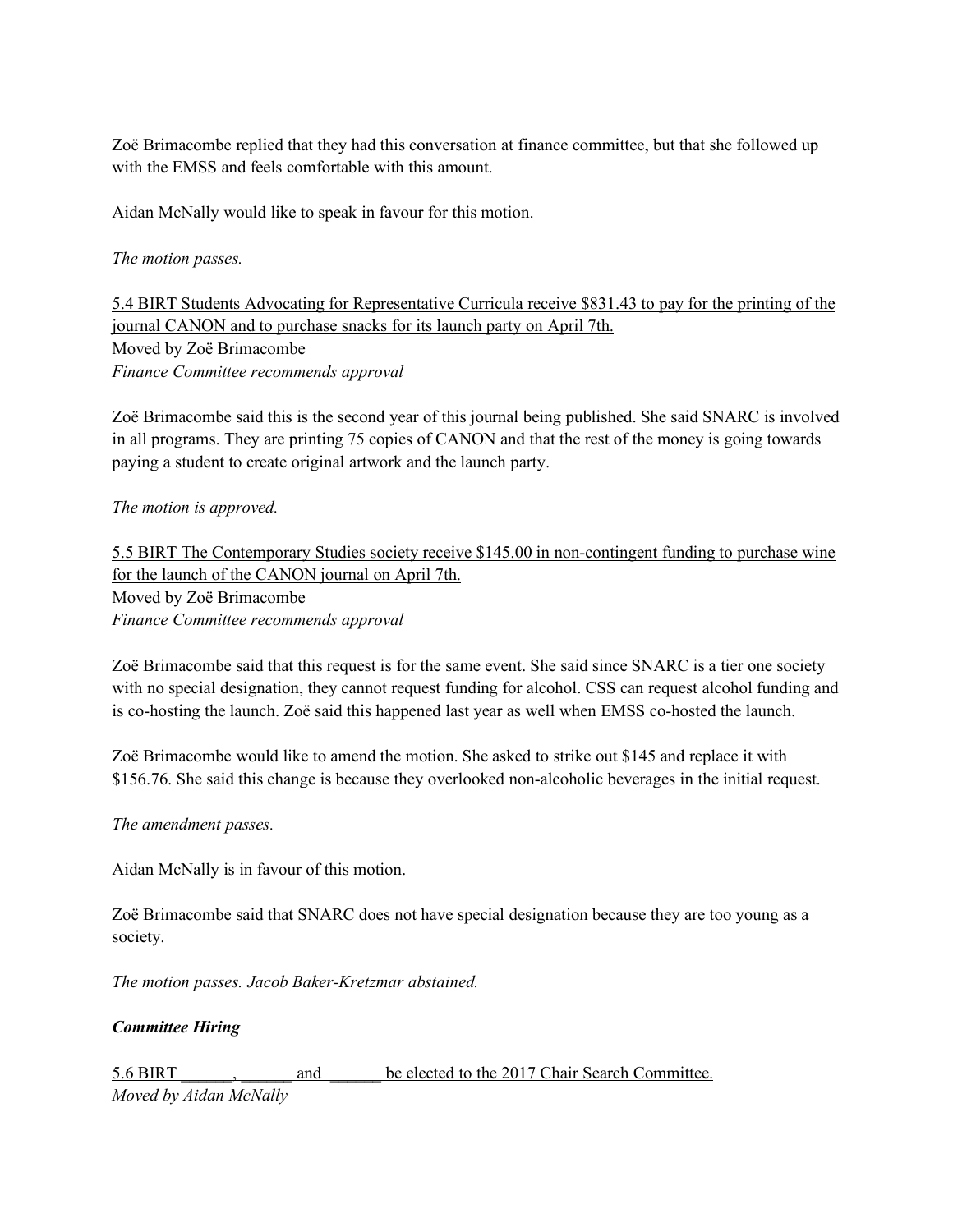Aidan McNally said that the union hires students every year and needs committees to do the hiring. She said the committees go over resumes and conduct interviews.

Frances Grace Fyfe nominated Robert Dryer and Ghislaine SinClair. She said these are two FYP students who want to get involved with the KSU in the next year. Frances Grace said Robert helped create the King's Jewish Bookclub and wants to understand more about how the Union operates.

Zoë Brimacombe nominated Keegan Gardner-Elmer. She said he is a second year student on the elections committee and that he would like to see how the hiring process works.

Pilar Guynot De Boismenu said Ghislaine is a great person.

Brennan McCracken said the committee is chaired by the president, so both Brennan and Aidan will sit on that committee. There are only 4 voting members.

*The blanks are filled by unanimous consent.* 

The motion now reads. 5.6 BIRT Keegan Gardner-Elmer, Robert Dryer, and Ghislaine SinClair, be elected to the 2017 Chair Search Committee.

*The motion passes.* 

5.7 BIRT and be elected to the 2017 Orientation Week Coordinator Search Committee. *Moved by Aidan McNally*

Aidan McNally said this committee reviews applications for those interested in being O-Week Coordinators.

Brennan McCracken said this committee is chaired by the president and that the Student Life Vice President sits on the committee.

Zoë Brimacombe nominated Sadie Cunningham.

Aidan McNally nominated Nika Lennox.

Frances Grace Fyfe nominated Caleb Sher.

Zoë said Sadie is in her third year and has not been actively involved in the KSU, but wants to be more involved.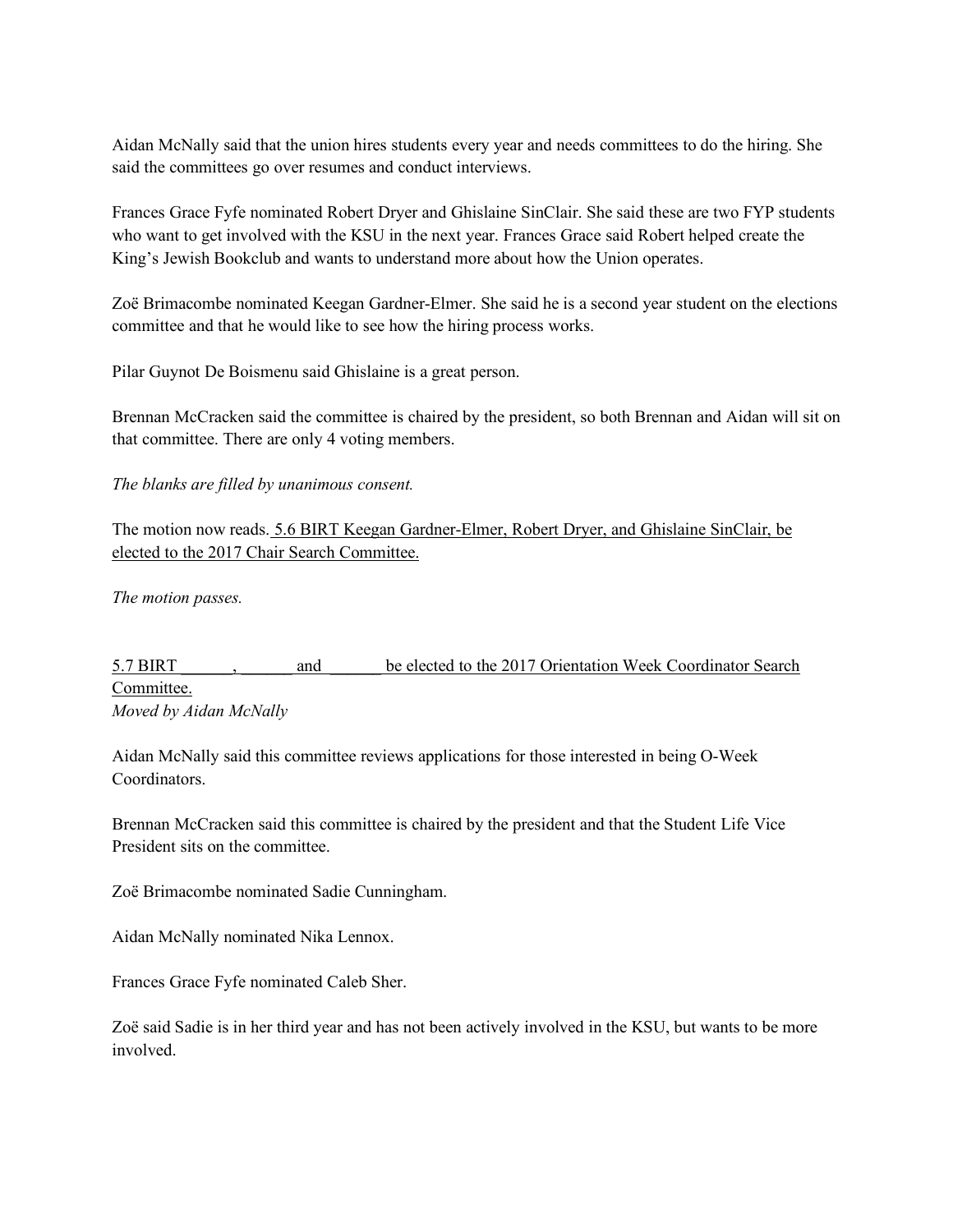Aidan McNally said Nika is in her second year at King's and sat on this committee last year. She enjoyed her time on that committee and was also a leader this year.

Frances Grace Fyfe said Caleb is a FYP student who took part in O-Week this year. He has consistently shown up to KSU events.

Jacob Baker-Kretzmar asked if the first year representative sat on this committee. Aidan McNally said the committee has both the incoming and outgoing president, as well as three union members, but does not include the first year representative.

*The blanks are filled by unanimous consent.* 

Motion now reads: 5.7 BIRT Caleb Sher, Nika Lennox and Sadie Cunningham be elected to the 2017 Orientation Week Coordinator Search Committee.

*The motion passes.* 

5.8 BIRT \_\_\_\_\_, \_\_\_\_\_\_ and \_\_\_\_\_\_ be elected to the 2017 CUBE Coordinator Search Committee. *Moved by Brennan McCracken*

Brennan McCracken said that CUBE is the intramural athletics program. He said CUBE hosts intramural events every Tuesday and Thursday. The committee consists of the incoming SLVP and outgoing SLVP, and three union members.

Brennan McCracken nominated Jessica Simm, Rachel Colquhoun, Katie MacLean, and Peter Janson.

Brennan said Jessica would like to be part of the process because CUBE is a great way to get King's students more into athletics. He said she is on the female basketball team and believes this is a good way to promote student health.

Brennan said Rachel sat on the committee last year and has an interest in the student health. She is interested in the connection between physical and mental health as well.

Brennan said Katie plays on women's soccer team. He said she loves being part of the athletics community at King's and is interested in getting involved in the Union.

Brennan said Peter sat on the committee last year and is a student athlete.

Jessica – 12 votes yes

Rachael –  $6$  votes yes

Katie – 12 votes yes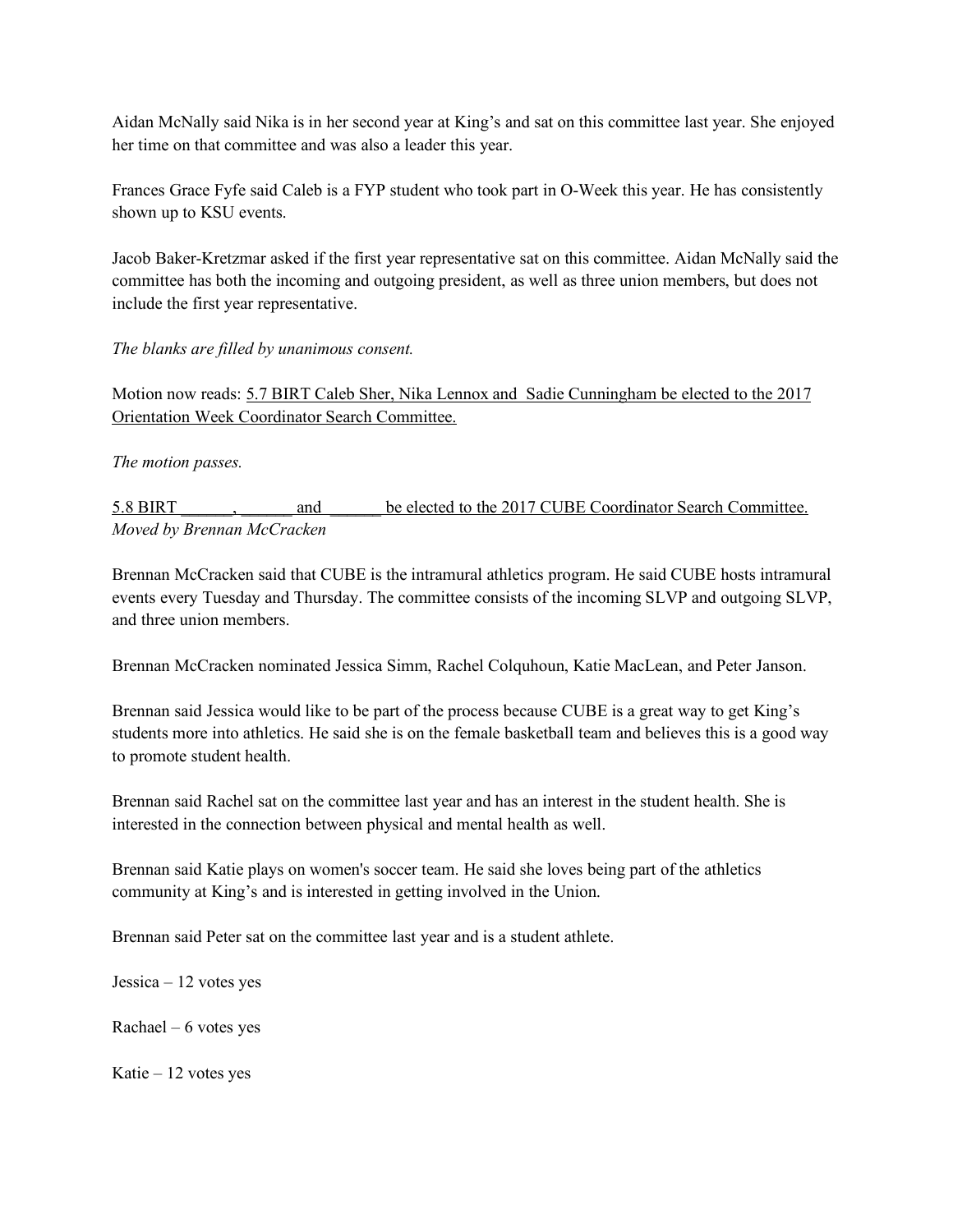Peter  $-8$  votes yes

Jessica, Katie and Peter fill in the blanks.

The motion now reads: 5.8 BIRT Jessica Simm, Katie MacLean, and Peter Janson be elected to the 2017 CUBE Coordinator Search Committee.

*The motion passes.* 

5.9 BIRT and be elected to the 2017 Sustainability Officer Search Committee. *Moved by Gina Grattan*

Gina Grattan said that the next two positions were not hired this year. The sustainability officer takes charge on sustainability initiatives.

Gina would nominated Katherine Thomas and Elina Blomley.

Frances Grace Fyfe nominated Ruth Ballard.

Gina said Katherine has been member of King's sustainability society for four years and is in the environmental action committee. She is up to date on sustainability projects and what projects the sustainability officer would be continuing next year. Gina said Katherine enjoyed being on the search committee a few years ago so is familiar with the process.

Gina said Elina is a second year student and a sustainability major. Gina said Elina thinks this is a good place to start getting involved with the Union.

Frances Grace said Ruth is a FYP student who is interested in social justice issues and has been involved in a number of KSU societies and events. She said Ruth is looking forward to getting more involved with the Union in anyway she can.

*The blanks are filled by unanimous consent.* 

The motion now reads: 5.9 BIRT Ruth Ballard, Elina Blomley and Katherine Thomas be elected to the 2017 Sustainability Officer Search Committee.

*The motion passes.* 

5.10 BIRT \_\_\_\_\_, \_\_\_\_\_\_ and \_\_\_\_\_\_ be elected to the 2017 External Commissioner (Equity & Advocacy) Search Committee. *Moved by Gina Grattan*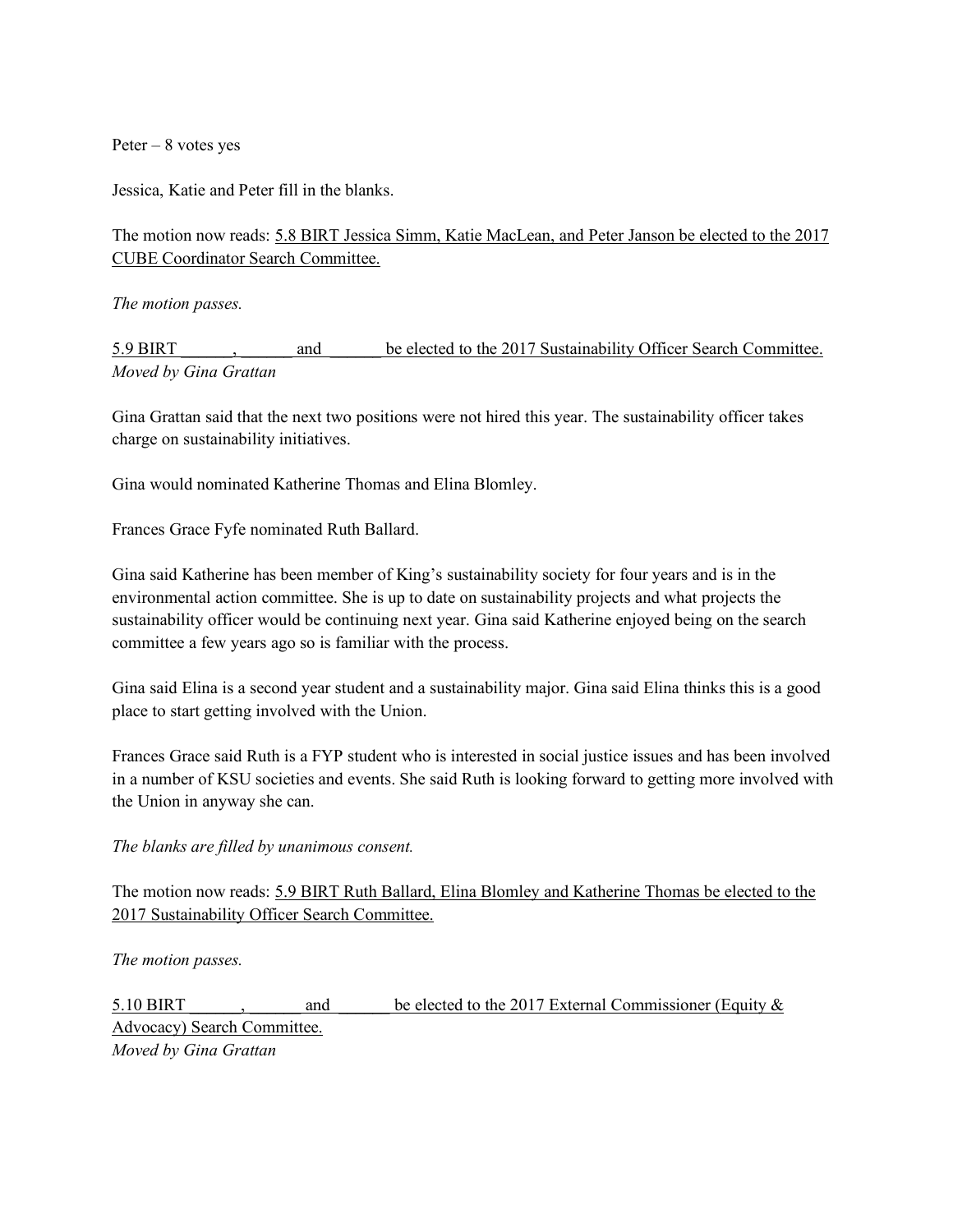Gina Grattan said this position would deal with issues of equity and put forward initiatives in the King's community.

Gina nominated Levi Clarkson and Mallory Thomas. Drew Guyan self-nominated.

Gina said Levi is aware of the systems of oppression and wants to make sure someone is aware of their own privilege when dealing with these issues.

Gina said Mallory would love to get more involved in the Union and these issues are important for her.

Drew Guyan said she has been on council so she knows how this works and she is involved in the equity and advocacy campaigns the union does. She said she wants to ensure we are being inclusive.

*The blanks are filled by unanimous consent.* 

The motion now reads: 5.10 BIRT Drew Guyan, Mallory Thomas, and Levi Clarkson be elected to the 2017 External Commissioner (Equity & Advocacy) Search Committee.

*The motion is passed. Drew Guyan abstained.*

5.11 BIRT \_\_\_\_\_\_, \_\_\_\_\_\_ and \_\_\_\_\_\_ be elected to the 2017 Chief Returning Officer Search Committee. *Moved by Julia-Simone Rutgers*

Julia-Simone Rutgers said this committee is chaired by the incoming CVP and the outgoing CVP sits on the committee. She said three union members also sit on the committee.

Julia-Simone Rutgers nominated Alexandra Sweny, Emma Sigsworth, and Dorsa Eslami.

Jacob Baker-Kretzmar self-nominated.

Julia-Simone said Alexandra has been involved with a lot of Union related things in the past and was on elections committee this year. She said Alexandra has worked directly with the current CRO.

Julia-Simone said Emma is looking to get more involved with Union.

Julia-Simone said Dorsa is a second year student who is getting more involved with the Union this year.

Jacob Baker-Kretzmar said he chaired the committee as CVP and also as outgoing CVP. He said he worked with Emma Morris in his second year to fix an inefficient election process/procedure in the bylaws so he is familiar with what the role of CRO includes and how important it is for elections.

Alexandra – 11 votes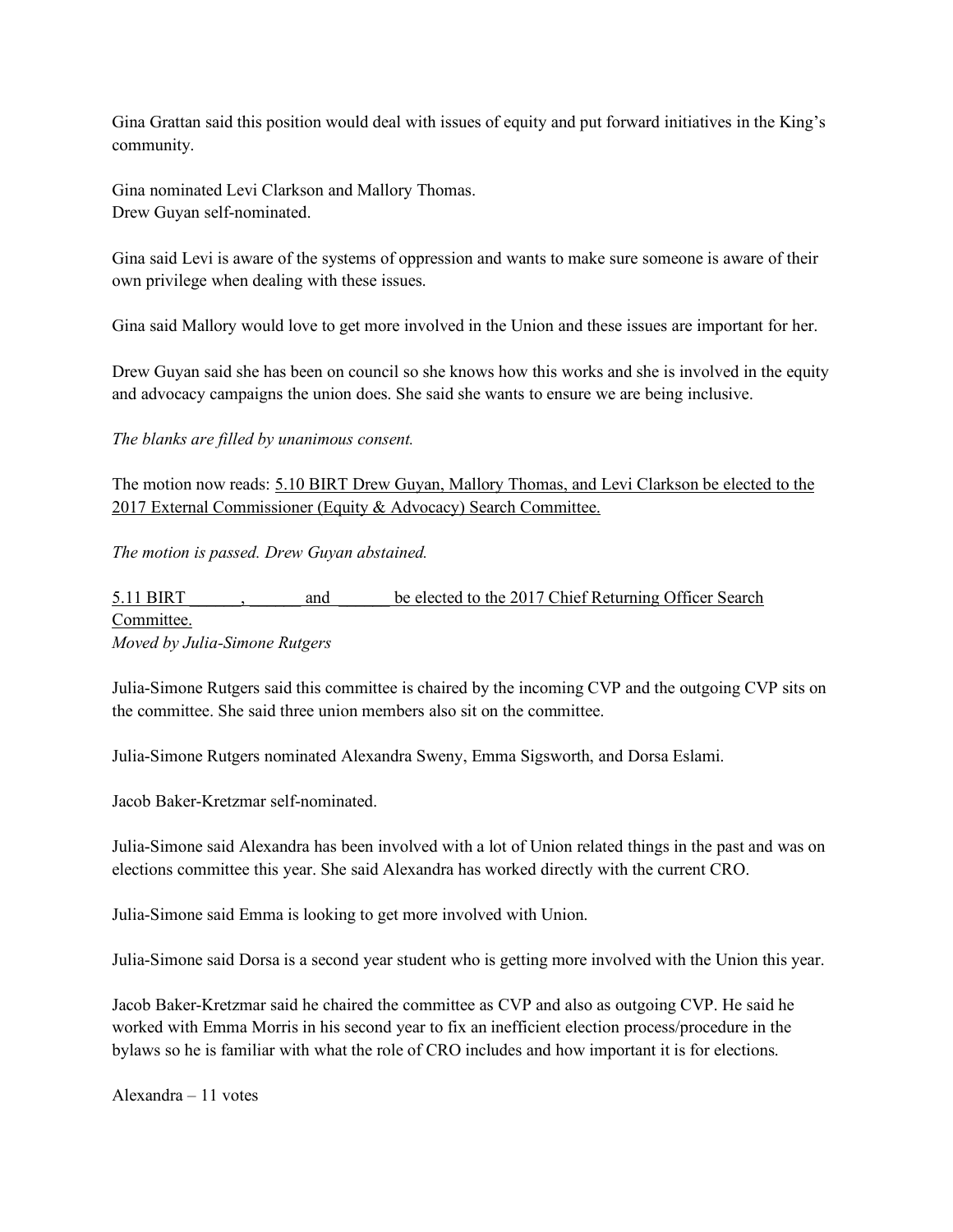Emma – 2 votes

Dorsa – 11 votes

Jacob – 12 votes

The motion now reads: 5.11 BIRT Alexandra Sweny, Dorsa Eslami and Jacob Baker-Kretzmar be elected to the 2017 Chief Returning Officer Search Committee.

*The motion passes. Jacob Baker-Kretzmar abstained.* 

5.12 BIRT  $\qquad \qquad$ , and  $\qquad \qquad$  be elected to the 2017 Scribe Search Committee. *Moved by Julia-Simone Rutgers*

Julia-Simone Rutgers said the scribe search committee is chaired by incoming CVP, 3 union members and outgoing CVP.

Julia-Simone nominated Danna Deutsch.

Frances Grace Fyfe nominated Caleb Mendel.

Drew Guyan self-nominated.

Julia-Simone said Danna is the president of Pride society and worked on Team Yes for referendum.

Frances Grace said Caleb is the best. She said he is a FYP student looking forward to getting more involved and understanding the hiring process.

Drew said she is part of council and knows what a scribe needs to do. She said she had a good idea of what the Union is looking for.

*The blanks are filled by unanimous consent.* 

The motion now reads: 5.12 BIRT Caleb Mendel, Drew Guyan and Danna Deutsch be elected to the 2017 Scribe Search Committee.

*The motion is passed. Drew Guyan abstained.* 

#### **6. New Business**

Jacob Baker-Kretzmar asked when the Spring General Meeting is.

Julia-Simone Rutgers said she needed to check with Stephanie, but it will be held on March 30th.